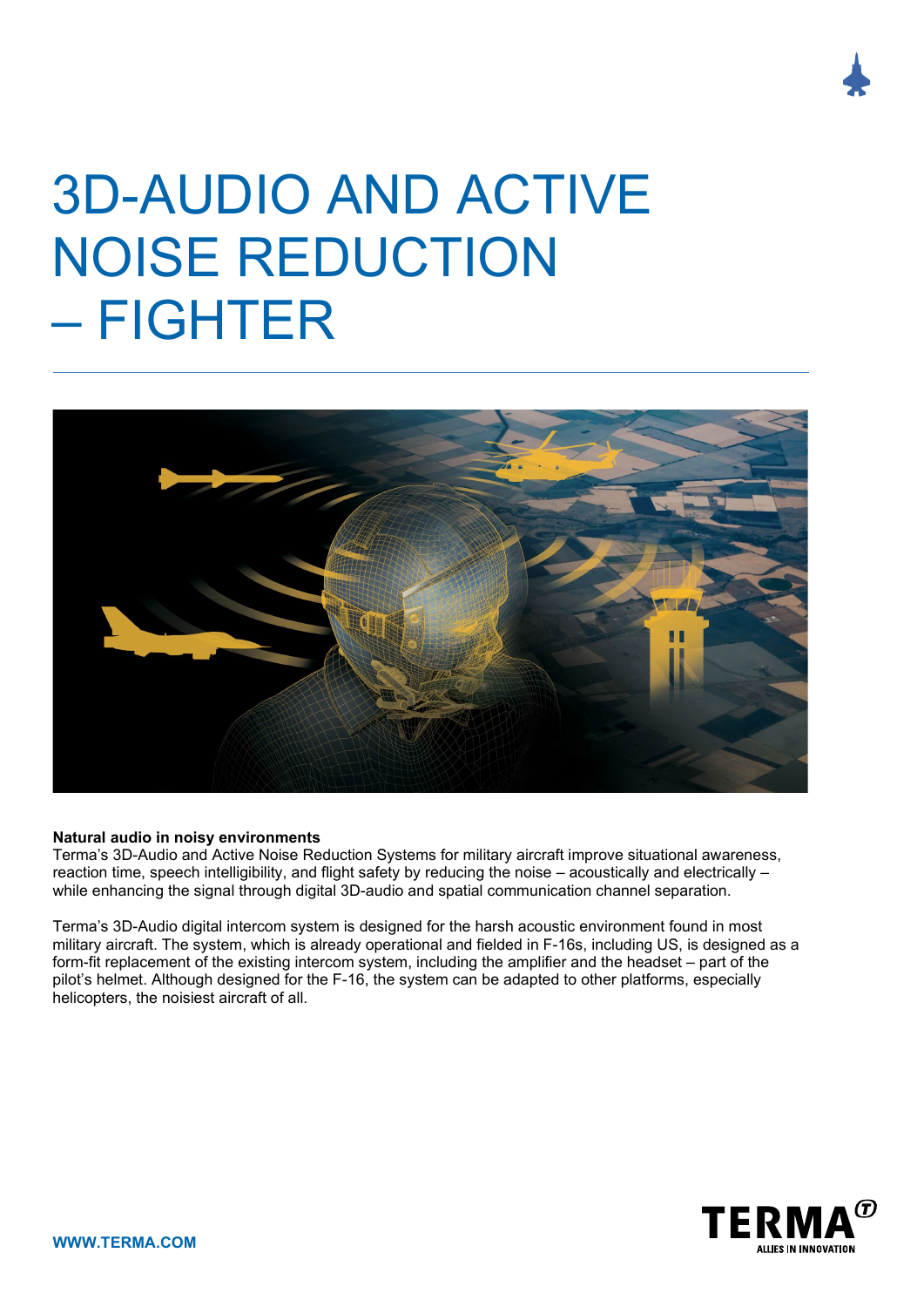

### **Reduced stress and fatigue**

Noise in the cockpit is a serious stress factor. Therefore, the reduced noise level means less stress and fatigue for pilots and other crew members, especially during prolonged missions, thereby enhancing flight safety and mission effectiveness. The reduced noise level also allows pilots to reduce the volume of the intercom system, and thereby reduce the acoustic noise pressure and avoid the yellow earplugs, which many pilots use to prevent hearing damage.

Terma has achieved this reduced pilot noise exposure through developing a digital headset with built-in Active Noise Reduction (ANR) circuitry and Electrical Noise Reduction (ENR), which is powered through a standard intercom interface. The system offers considerable noise attenuation and is at the same time capable of reproducing 3D-Audio in stereo sound quality.

#### **Operational benefits**

3D-Audio, or spatial audio, is used in two ways to improve the quality of the acoustic messages presented to the pilot. First, it means spatial separation of messages (e.g. cues, VHF and UHF radio communication, warnings, and intercom). Because the messages are directional in the pilot's earphones, it allows the pilot to focus on one message, the most relevant one, while he is still being kept aware of other messages.

#### **Reduced reaction time**

Not only does the pilot receive the warning from the exact direction of the threat, he will also be able to initiate evasive maneuvers a full second earlier compared to a traditional voice message system, because he can act instinctively without the need to process any information mentally.

The 3D-Audio system makes the pilot aware of activities 360 degrees spherical. To a certain extent, it can be regarded as the audio equivalent of a helmet mounted display, where the visual information moves with head movements. In a similar manner, audio from a given direction will give real time information of direction changes, which is extremely important, especially in a missile attack situation.